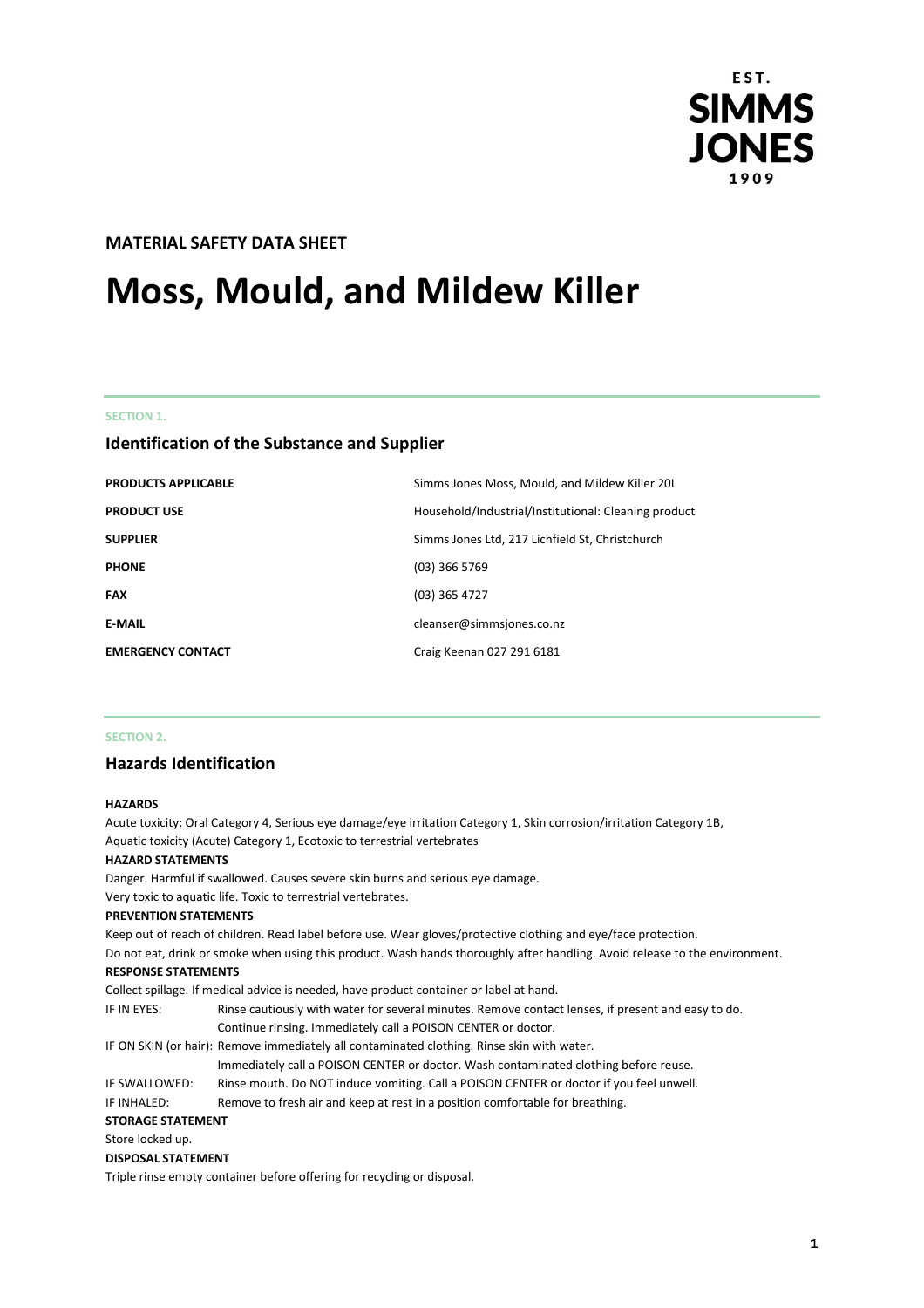## **SECTION 3.**

## **Composition and Information on Ingredients**

| <b>INGREDIENT</b>     | <b>PROPORTION</b> | <b>CAS NUMBER</b> |
|-----------------------|-------------------|-------------------|
| Benzalkonium Chloride | 50%               | 68424-85-1        |

#### **SECTION 4.**

# **First Aid Measures**

|               | If medical advice is needed, have product container or label at hand.                              |  |
|---------------|----------------------------------------------------------------------------------------------------|--|
| IF IN EYES:   | Rinse cautiously with water for several minutes. Remove contact lenses, if present and easy to do. |  |
|               | Continue rinsing. Immediately call a POISON CENTER or doctor.                                      |  |
|               | IF ON SKIN (or hair): Remove immediately all contaminated clothing. Rinse skin with water.         |  |
|               | Wash contaminated clothing before re-use.                                                          |  |
| IF SWALLOWED: | Rinse mouth. Do NOT induce vomiting. Call a POISON CENTER or doctor if you feel unwell.            |  |
| IF INHALED:   | Remove to fresh air and keep at rest in a position comfortable for breathing.                      |  |
|               | Immediately call a POISON CENTER or doctor.                                                        |  |

#### **SECTION 5.**

# **Fire-Fighting Measures**

| EXTINGUISHING MEDIA        | Foam, CO <sub>2</sub> , dry chemical, or water fog                        |
|----------------------------|---------------------------------------------------------------------------|
| <b>COMBUSTION PRODUCTS</b> | Toxic fumes                                                               |
| FIRE-FIGHTING PROCEDURES   | Firefighters should use self-contained breathing apparatus and protective |
|                            | clothing in case of fire                                                  |

#### **SECTION 6.**

# **Accidental Release Measures**

**EMERGENCY PROCEDURES** No special procedures required

**ENVIRONMENTAL PRECAUTIONS** Avoid release to the environment **SPILL CONTROL** Collect leaking liquid in sealable containers, absorb liquid in inert absorbent, and wash contaminated area with plenty of water

## **SECTION 7.**

# **Handling and Storage**

**HANDLING PRECAUTIONS** Wear protective gloves/clothing and eye/face protection. Wash hands thoroughly after handling. Product residue may remain on/in empty containers. Use all precautions for handling the product in handling the empty container and residue.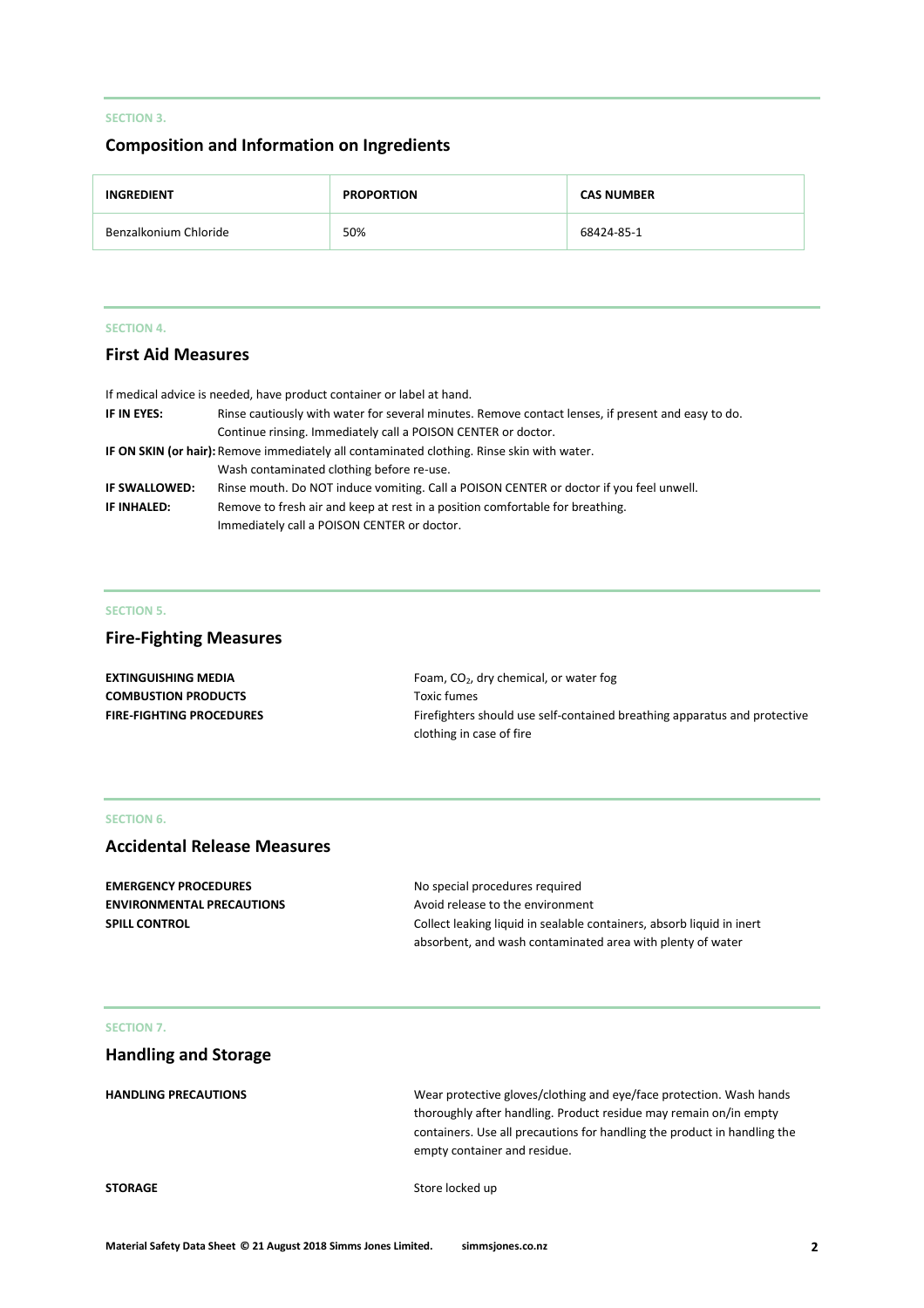## **SECTION 8.**

# **Exposure Controls/Personal Protection**

**PROTECTIVE GLOVES** Nitrile rubber

**EXPOSURE LIMITS** No value assigned for this specific material by Worksafe **ENGINEERING CONTROLS** Ensure ventilation is adequate. Keep containers closed. **RESPIRATORY PROTECTION** Use approved half-face respirator with combination cartridge filters suitable for vapours **EYE PROTECTION** Splash-proof goggles or face shield

## **SECTION 9.**

## **Physical and Chemical Properties**

| APPEARANCE                                     | Colourless to pale yellow liquid |
|------------------------------------------------|----------------------------------|
| ODOUR                                          | Slight odour                     |
| <b>ODOUR THRESHOLD</b>                         | Not Available                    |
| pН                                             | 8.0                              |
| <b>MELTING POINT/FREEZING POINT</b>            | Not Determined                   |
| <b>INITIAL BOILING POINT</b>                   | 100°C                            |
| <b>FLASH POINT</b>                             | Not Flammable                    |
| <b>FLAMMABILITY</b>                            | Not Flammable                    |
| <b>FLAMMABILITY OR EXPLOSIVE LIMITS</b>        | Not Flammable                    |
| <b>VAPOUR PRESSURE</b>                         | 5.9 kPa at 20ºC                  |
| <b>VAPOUR DENSITY</b>                          | Not Determined                   |
| <b>RELATIVE DENSITY</b>                        | 0.98                             |
| SOLUBILITY                                     | Completely miscible with water   |
| <b>PARTITION CO-EFFICIENT: n-OCTANOL/WATER</b> | Not Determined                   |
| <b>AUTO-IGNITION TEMPERATURE</b>               | Not Applicable                   |
| <b>DECOMPOSITION TEMPERATURE</b>               | Not Determined                   |
| KINEMATIC VISCOSITY                            | Not Determined                   |
|                                                |                                  |

#### **SECTION 10.**

# **Stability and Reactivity**

**STORAGE CONDITIONS** Store locked up **INCOMPATIBLE SUBSTANCES** Mild steel, copper, and strong acids

**REACTIVITY REACTIVITY No hazardous reactions when stored and handled correctly HAZARDOUS DECOMPOSITION PRODUCTS** Toxic organic vapours, amines, oxides of carbon and nitrogen, and hydrogen chloride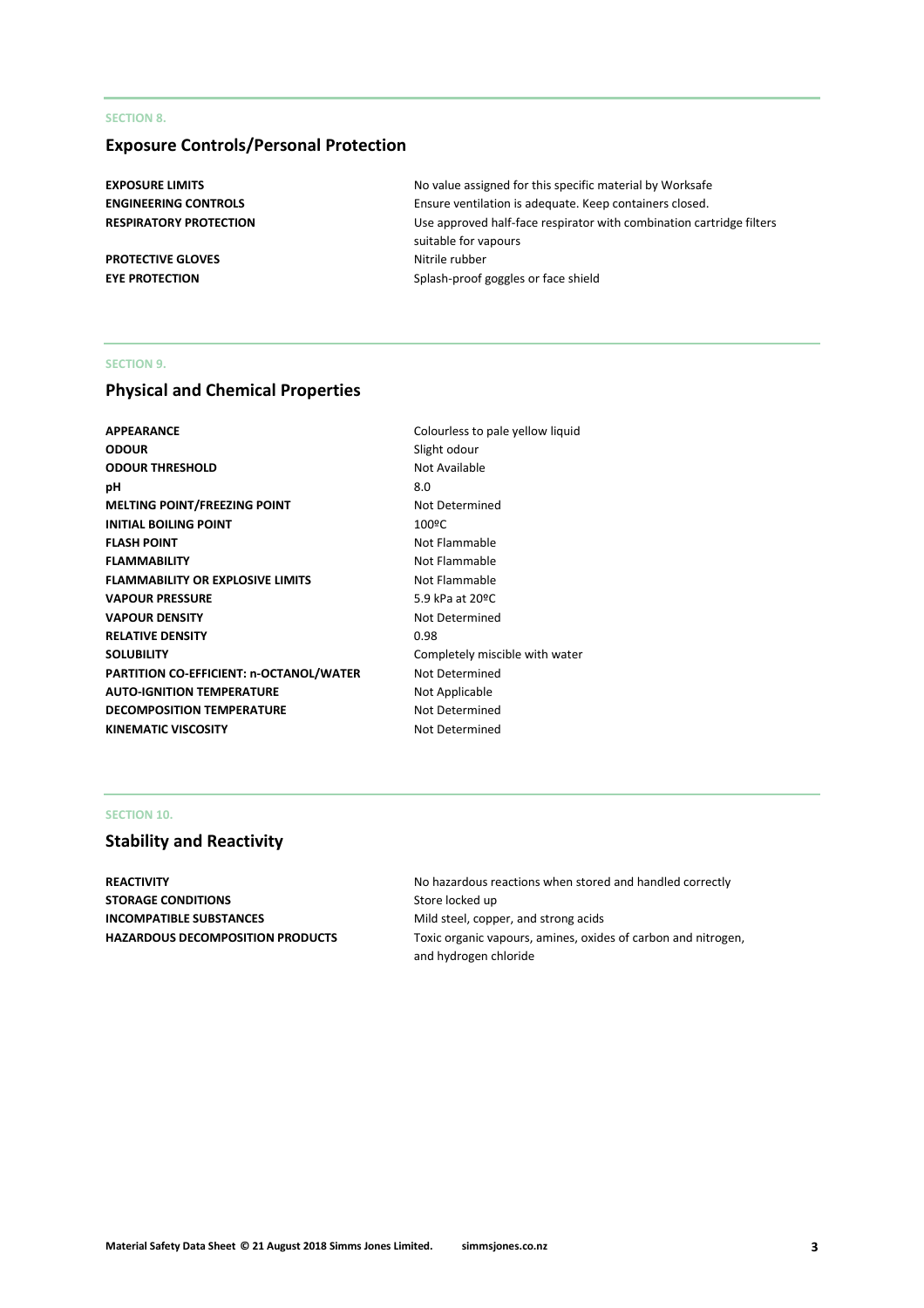## **SECTION 11.**

# **Toxicological Information**

- **ACUTE TOXICITY TOXICITY TOXIC IF SWALLOWED TOXIC** if swallowed **SKIN CORROSION/IRRITATION** Causes severe skin burns **SERIOUS EYE DAMAGE/IRRITATION** Causes serious eye damage **RESPIRATORY OR SKIN SENSITISATION No sensitisation GERM CELL MUTAGENICITY** No data available **CARCINOGENICITY** Not carcinogenic **REPRODUCTIVE TOXICITY** No reproductive toxicity **SPECIFIC TARGET ORGAN TOXICITY -SINGLE EXPOSURE** No specific organ toxicity **-REPEATED EXPOSURE** No specific organ toxicity **ASPIRATION HAZARD** No aspiration hazard
	-

## **TOXICITY**

#### **ACUTE ORAL TOXICITY**

STUDY: Rat, LD<sub>50</sub> VALUE: 344 mg/kg

## **ACUTE DERMAL TOXICITY**

STUDY: Rat, LD<sub>50</sub> VALUE: 3340 mg/kg

#### **EYE DAMAGE**

STUDY: Rabbit, DOT method, 24 h RESULT: Corrosive

#### **SKIN DAMAGE**

Causes skin burns

## **SENSITISATION**

STUDY: Guinea pig, Buehler test, OECD Test Guideline 406 RESULT: Not sensitising

#### **GENOTOXICITY IN VITRO**

STUDY: Salmonella typhimurium, Ames test, OECD 471 RESULT: Negative

STUDY: Human lymphocytes, Chromosome aberration test, OECD 473 RESULT: Negative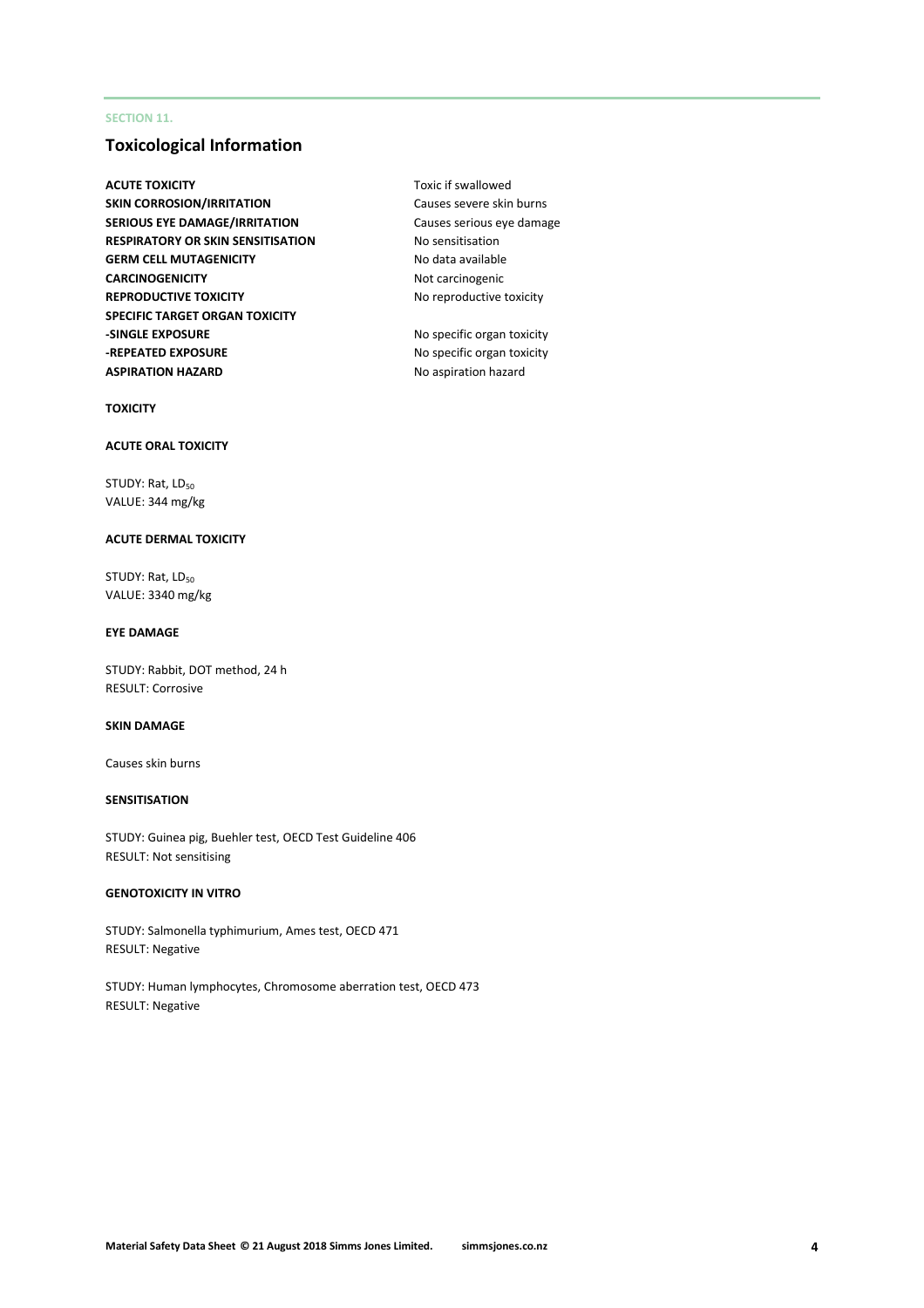## **SECTION 12.**

## **Ecological Information**

## **BIODEGRABILITY** Biodegradable **BIOACCUMULATIVE POTENTIAL** Not Bioaccumulative **MOBILITY IN SOIL** MOBILITY IN SOIL

#### **BIODEGRADABILITY**

STUDY: OECD Confirmatory Test VALUE: >90% STUDY: CO<sub>2</sub> evolution VALUE: 95.5% STUDY: OECD 301 B RESULT: Readily biodegradable

#### **ECOTOXICTY**

STUDY: Rainbow trout (Oncorhyncus mykiss), 96 h, LC<sub>50</sub> VALUE: 0.93 mg/L STUDY: Fathead minnow (Pimephales promelas), 96 h, LC<sub>50</sub> VALUE: 0.28 mg/L STUDY: Water flea (Daphnia magna), 48 h, EC<sub>50</sub> VALUE: 0.016 mg/L STUDY: Green algae (Pseudokirchneriella subcapitata), 72 h, ErC<sub>50</sub> VALUE: 0.049 mg/L STUDY: Activated sludge, respiration inhibition, 3 h, EC<sub>50</sub> VALUE: 7.75 mg/L

## **SECTION 13.**

# **Disposal Considerations**

**DISPOSAL** DISPOSAL **DISPOSAL Triple rinse empty container before offering for recycling or disposal** 

## **SECTION 14.**

## **Transportation Information**

**UN NUMBER** 1903 **SHIPPING NAME** Disinfectant, liquid, corrosive, N.O.S. **DANGEROUS GOODS CLASS** 8 **UN PACKING GROUP** PG II **SPECIAL PRECAUTIONS** Avoid release to the environment

**ENVIRONMENTAL HAZARDS** Very toxic to aquatic organisms and toxic to terrestrial vertebrates

## **SECTION 15.**

## **Regulatory Information**

| <b>HSNO APPROVAL NUMBER</b> |
|-----------------------------|
| <b>GROUP STANDARD</b>       |
| <b>SPECIAL REQUIREMENTS</b> |

**HSR002526 Cleaning Products (Corrosive) Group Standard 2017 Not Applicable**